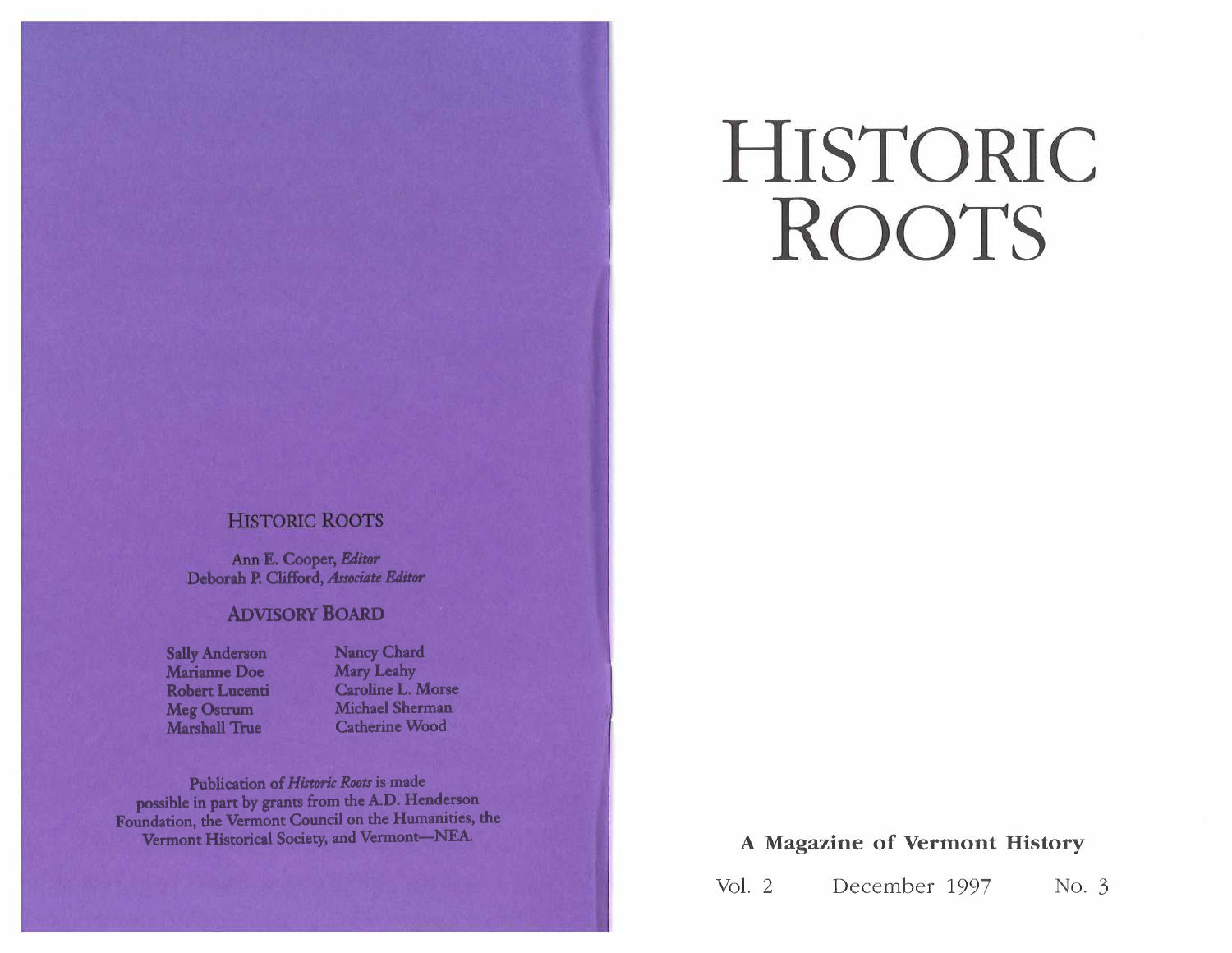# **T HE R A ID ON ST. FRANCIS**

By D E B ORAH P. CLIF F ORD *A SS O CIA TE EDITOR* 

Every story has at least two sides. This is as true of history as it is of life toda

e of history as it is of life today.<br>There are many accounts of the raid of Major Robert Rogers and his Rangers on the Canadian village of St. Francis (Odanak in Abenaki) in October 1759. Until recently most Americans knew only the English version of what happened. This said that early one morning, in a surprise attack, Rogers and his men<br>stormed St. Francis. They killed 200 Indians<br>and took 20 others captive. They burned most<br>of the buildings. The raid, the English said,<br>destroyed the village and ended the powe the Abenaki in North America.

The person who spread this view of the raid was Major Rogers himself. He was serving in the English colonial army during the French and Indian War (1754-1763). The English were trying to drive the French out of North America. They also wanted to end Indian raids on English settlements.

For years the Abenaki had used Odanak as a jumping-off place for raids on towns along the Connecticut River. They hoped these attacks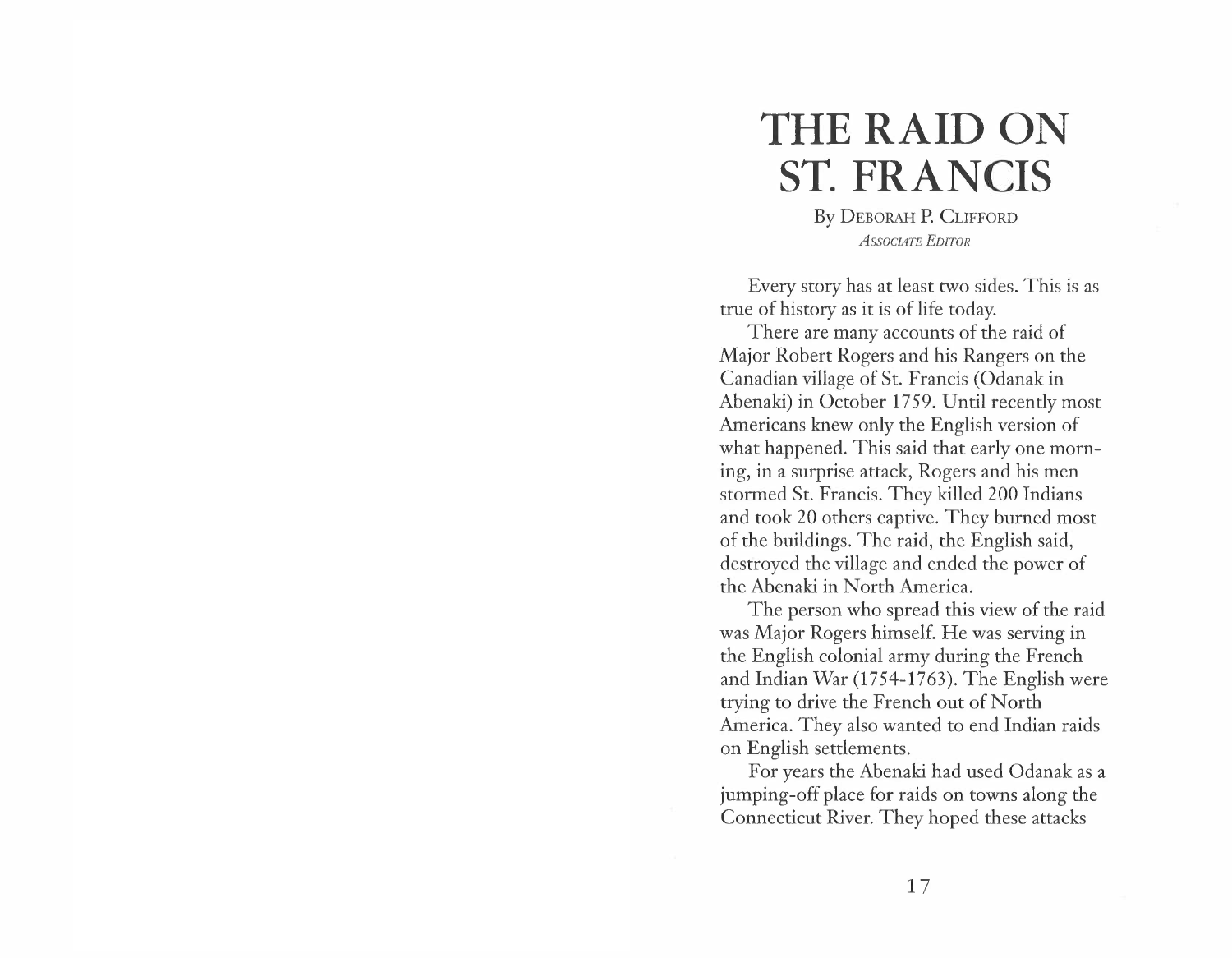$\odot$ 

would stop the flow of new settlers, who had forced them out of the lands where they had always lived.

 $\odot$ 

To punish the Indians and, he hoped, end their attacks, General Jeffrey Amherst, the leader of British forces in North America, ordered Rogers and his troops to destroy Odanak.



Robert Rogers believed that the raid was a complete surprise and a complete success. His report paints a stunning victory. He did not count the bodies before he left the village and may very well have believed that most of the Indians were dead. He also played down the number of his own men who were killed or wounded. He wrote what he did because he wanted to impress Amherst and the other English leaders. And because he knew only what he had seen; he didn't know the other side of the story.

Some Frenchmen arrived at St. Francis soon after the raid. Their reports are somewhat different. They say that Rogers and his Rangers killed only 30 Abenaki and that 40 Rangers had also been killed. We can't prove their numbers. It is possible that they may have wanted to play down the success of the raid. But their version raises questions about what Rogers said.

The Abenaki accounts of the raid were told over time, from generation to generation. They were not written down until quite recently, so few outsiders knew about them. Theophile Panadis had heard one account from his grandmother. She had heard it from people who had been alive at the time of the raid. In the 1 960s Panadis told the story to Gordon Day, who wrote it down.

Panadis told how an unknown Indian had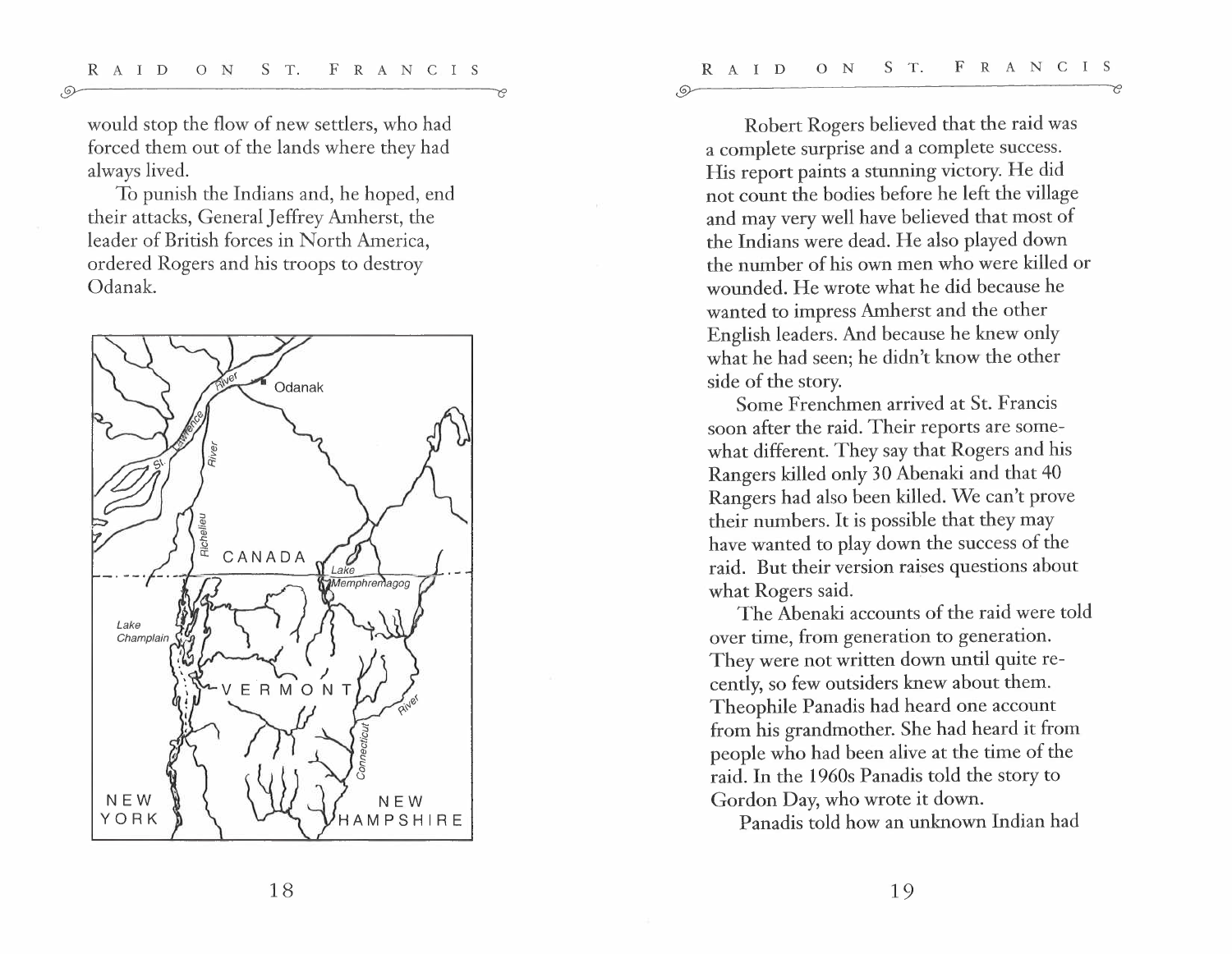$\odot$ 

come to Odanak the night before to warn the Abenaki of Rogers' raid. Because of this warning most of the women, children, and old and sick people went off to a safe place. Only the men were there to defend the village when Rogers and his troops arrived.

Panadis did not say how many Abenaki were killed, but with only the men there, 200 seems like a very high figure. He did describe how Abenaki men hounded Rogers and his troops



*This tablet was put in place on the 3 00th anniversary of Rogers' raid on Odanak. The text is in three languages: English, Abenaki, and French.* 



*It is hard to tell what Robert Rogers looked like from this very crude sketch. Can you tell, from the pose, placement, and size of Rogers and the Abenaki man, which version of the story of the raid this picture*  went with?

on their trip back. The Indians killed some English soldiers. Other Rangers starved to death because the Abenaki gave them no time to hunt. By this account, the English troops lost more men than the Abenaki. These stories show the bravery of the Abenaki fighters and tell of their revenge on the English, who had<br>wanted to—and failed to—destroy them.

All of these stories have truth in them. No two people ever see any event the same way. When they start out on different sides and describe an important event, it is not surprising that they do not agree. It is important when you study history to know who is telling the story, why he or she is telling it, and what he or she wants you to think about it.

When the French and Indian War ended in